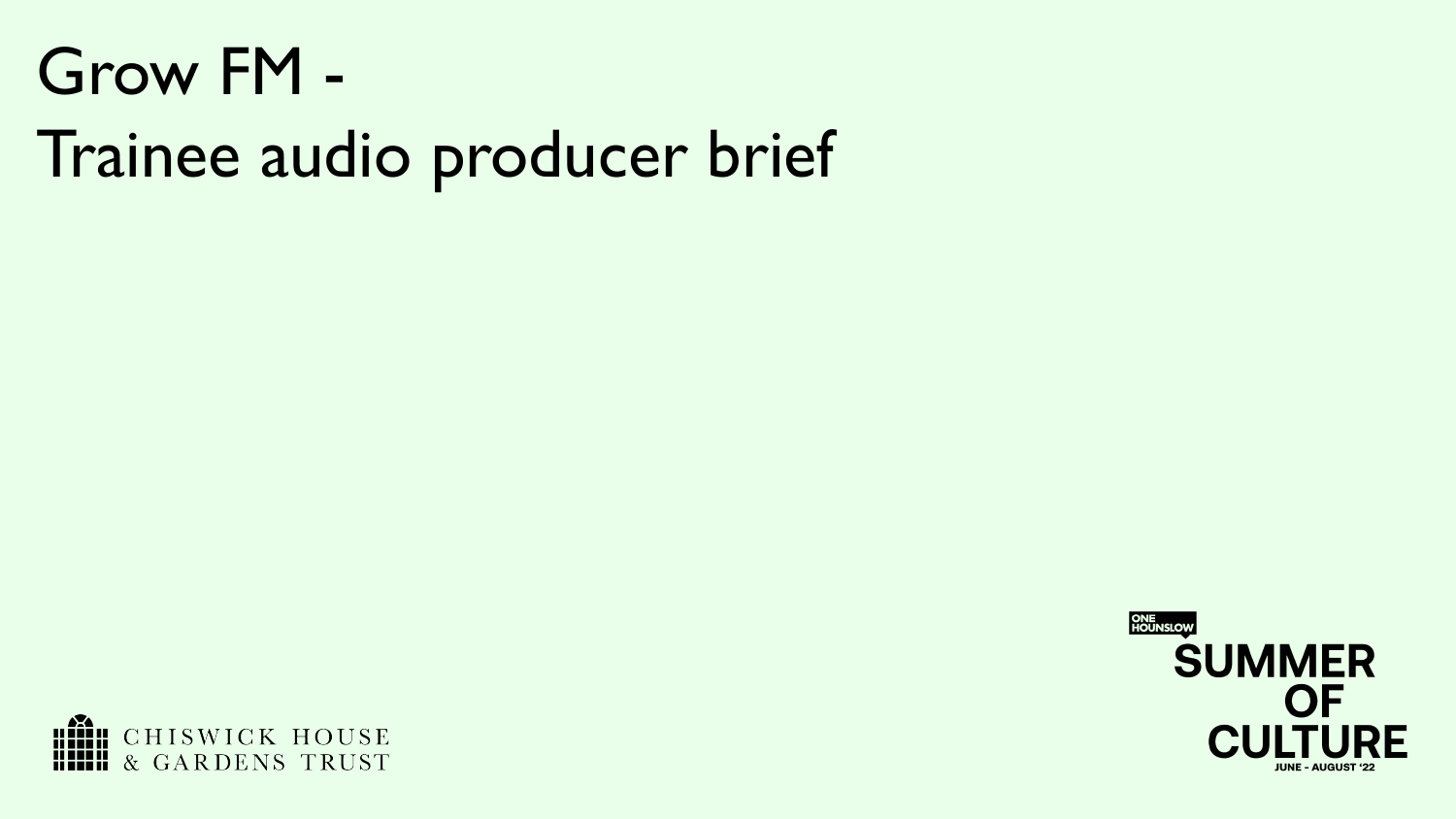*Role*: Trainee audio producer & host *Duration*: 12 week placement, between May and August *Working hours*: Part Time - No more than eight hours per week

*Start Date*: From 16 May 2022 *Salary*: £11.05 per hour, London Living Wage

This summer we are starting a new roaming radio station (Grow FM) broadcasting from Chiswick House & Gardens. We are looking for three ambitious and motivated creative individuals, to take a leading role in setting up the radio station whilst also picking up some valuable skills.

Would you like to develop the following skills?:

- Craft your own ideas for radio show content.
- Edit and produce audio content, using Digital Audio Workstations (DAW), and broadcasting software to high quality standards.
- Create audio/visual assets for social media to promote and tell the stories behind your show ideas.
- Research, write and edit the scripts for your radio show.
- Sharpen your interview and event hosting skills.
- Select and work with radio hosts, DJs, artists and guest speakers to create audio content.

# *About Grow FM .*

A meaningful connection to community is integral to our health and wellbeing and we want to create an opportunity to talk about this. Taking inspiration from our history, and that of the London Borough of Hounslow, Grow FM is a season of activities and events at Chiswick House & Gardens exploring the theme of community and its relationship to our health.

During the Victorian era, Chiswick House & Gardens served as a mental health asylum run by the Tukes' family. Their pioneering approach to mental health prioritised care and empathy through treatment methods such as talking therapies.

More recently, in the 1990s, west London became home to many pirate radio stations. As local communities felt their way of life wasn't represented in mainstream media, pirate radio became a tool to connect with like-minded people.

Reflecting these stories, we are inviting young creatives from the London Borough of Hounslow to lead and establish a pop-up community radio station that will create space for us to talk about the community and our health.

The Grow FM radio station will broadcast a series of

shows in response to the theme of 'community as health', over six weeks this summer. The station will air from a mobile booth that will roam the Chiswick House & Gardens site and will include a newly commissioned sound artwork by DJ, presenter and writer Zakia Sewell.

### *What will you be doing? .*

- Researching and pitching ideas, reaching out to potential guests and scheduling interviews.
- Taking part in mentoring sessions with established industry creative practitioners like Zakia Sewell.
- Presenting on the radio station.
- Uploading and archiving shows to Mixcloud and setting up technical aspects of the radio station.
- Meeting and engaging with members of the local community to share your passion for Grow FM.

The three successful trainee audio producers will be given lots of agency and creative licence to grow their own ideas.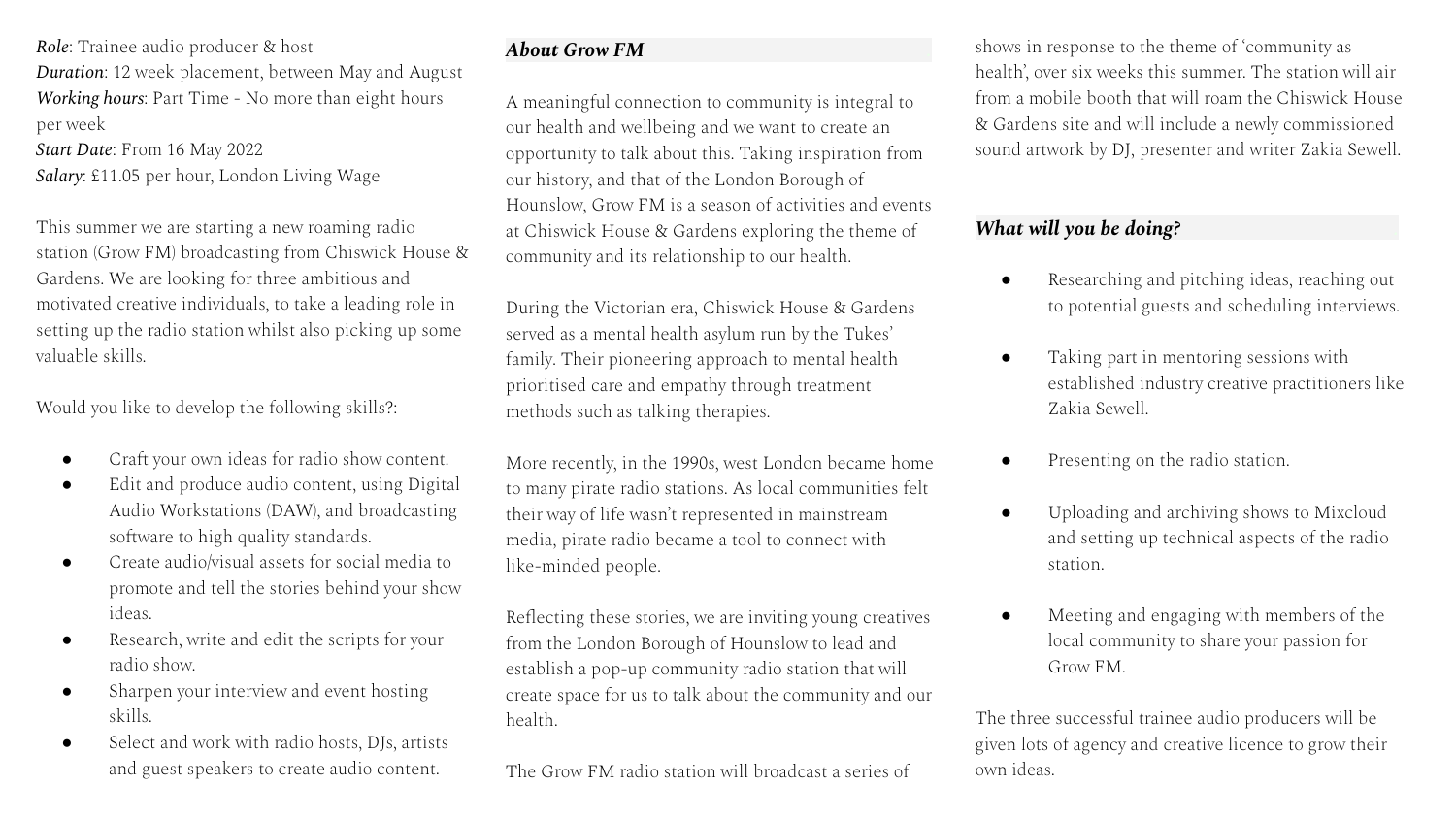You will work closely with and be supported by a dedicated senior producer, and by the end of this process, you will have picked up a variety of technical and creative skills ready to take on new roles and challenges in the creative sector.

### *Qualities we are looking for: .*

- No previous experience is required, but an eagerness to use your own initiative a desire to develop a career in music, radio and/or another creative industry, so make sure you tell us about this in your application.
- Ability to provide timely and professional responses to all team communications.
- A creative mindset and an aptitude for storytelling.
- Well organized with good attention to detail.
- Good oral and written communication skills and confidence in engaging with members of the public.
- Self-starting, resourceful, entrepreneurial and endlessly curious.
- An interest in at least one of the following: mental health, community, sound and technology, storytelling.
- Keen to contribute to conversations and ideas.

## *How to apply: .*

If this sounds like you we encourage you to apply. Deadline for applications: **25 April 2022, 5pm** with:

- 1. A two-minute intro video or audio telling us why you are interested in the role and what makes you a good fit. (Alternatively, you might decide to write 350 words instead). Why is this role is right for you? What would you like to get out of it? What do you think you can bring? And why does community matter to you? These recordings can be made on a phone or mobile device.
- 2. Your CV + any additional / relevant links

Send both by email to **info@chgt.org.uk** with the subject line: Trainee audio producer. If you require any support or would like to discuss submitting your application in a different format, please contact us at info@chg.org.uk

### *Key dates to be aware of: .*

- Interviews will take place on 5 May at Chiswick House & Gardens
- You will receive seven days of training that will take place every Monday from 15 May.
- We will be hosting a Grow FM launch event on 14 July.

This opportunity is ideal for someone who works as a freelancer, or someone who is studying or working part-time, as it is not a full-time position.

#### *Criteria: .*

- The placement is for people at the start of their career/with little or no professional experience.
- Live, study or work in Hounslow Borough
- Availability to attend all key dates. If some of the dates pose an issue for you, please contact us before you apply to discuss to see what arrangements can be made.
- Not currently in full time work or employment.

Feel free to contact *[info@chgt.org.uk](mailto:info@chg.org.uk)* if you have any questions or would like to discuss your application?